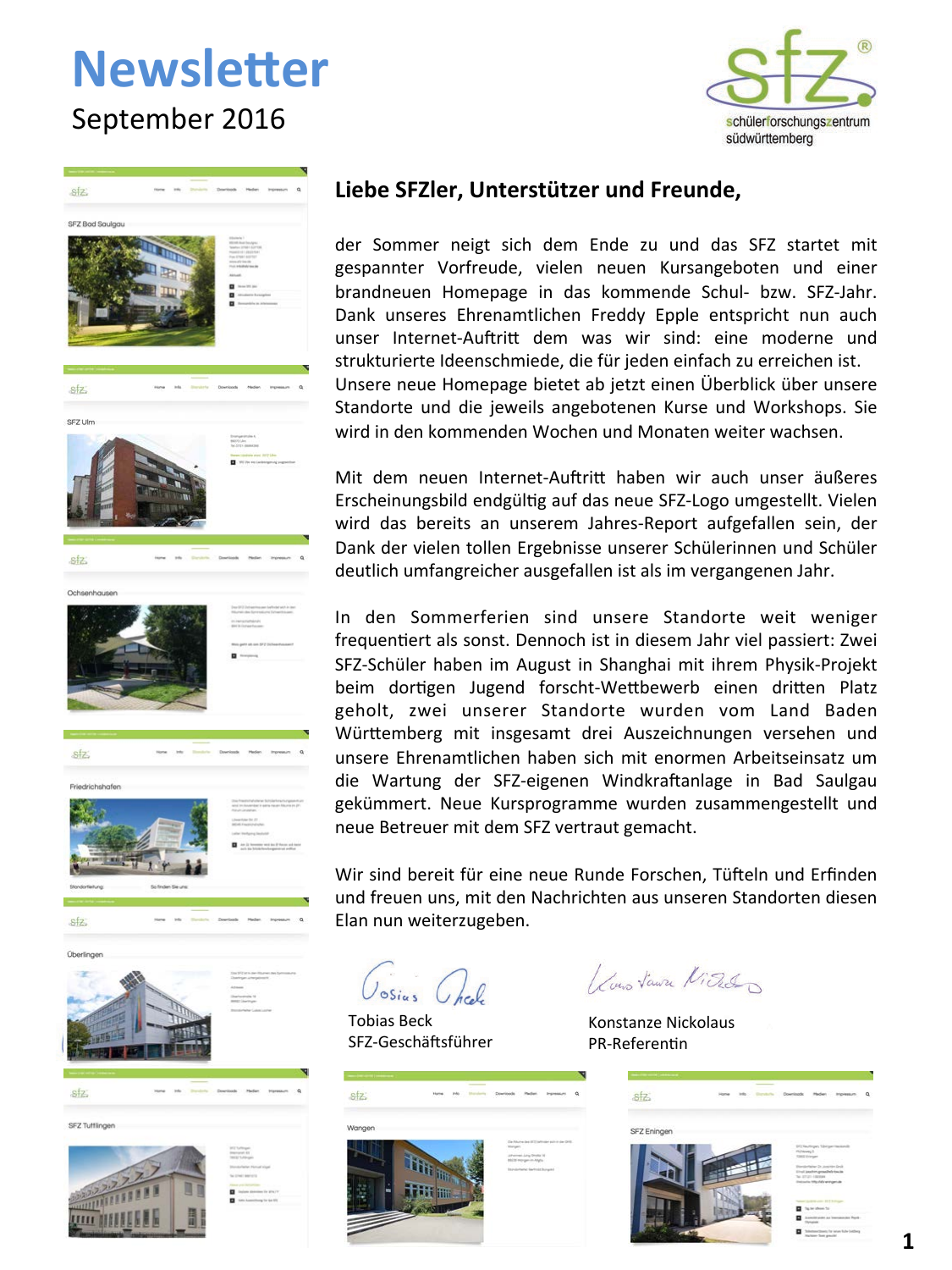September 2016



#### **Bad Saulgau**

Beim Bundeswettbewerb Jugend forscht waren die Saulgauer SFZ-Schüler Sonja Gabriel und Hannes Hipp mit Ihrem Projekt "Urknallgurke" mit der Delegation zum China Adolescents Science & Technology Innovation Contest ausgezeichnet worden. Im August flogen sie dafür nach Shanghai und belegten dort einen fantastischen dritten Platz.

Ein weiterer Erfolg für das "Gurken-Projekt": Die beiden Schüler nehmen im kommenden Frühjahr an der Intel-International Science and Engineering Fair teil, dem größten voruniversitären Wettbewerb der Welt - übrigens der gleiche Wettbewerb, bei dem ein Überlinger Schüler-Team im Mai dieses Jahres einen sensationellen vierten Platz holte.



Bürgermeisterin Doris Schröter mit MdB Thomas Bareiß und SFZ-Geschäftsführer Tobias Beck

Der Standort Bad Saulgau hat sich außerdem über den Gewinn der deutschen Robotermeisterschaft in der Klasse Rescue Line secondary durch Carlos und Elias Nechwatal gefreut. Gleichzeitig hatten sich die zwei mit Ihrem Sieg für die Weltmeisterschaft qualifiziert, die in diesem Jahr in Leipzig stattfand und waren im Juli mit einem fantastischen 5. Platz nach Hause gekommen.

Martin Farger erreichte unterdessen mit seinem selbst konstruierten Stadiondach-Modell einen 3. Platz beim Bundeswettbewerb der Ingenieurkammern. Die Modellbaugruppe wurde im Juni vom KIKA, dem Kinderkanal von ARD und ZDF für die Sendung "Erde an Zukunft" porträtiert.

Das SFZ-eigene Windrad, zentraler Bestandteil des Zayed-Projektes, am Stadtrand Bad Saulgaus ist im Frühsommer noch einmal umgelegt worden, um Wartungs- und Optimierungsarbeiten durchzuführen. Unsere Ehrenamtlichen haben in den Sommerferien bei einem Arbeitseinsatz umfangreiche Reparaturarbeiten daran vorgenommen.



Deutsche Meister im Roboter-Bau: Carlos und Elias Nechwatal

Gute Nachrichten gab es auch für unser Grundschulteam: Ihre Projekte "Hebelkraft erspüren - bärenstark durch Hebelwirkung" und "Der Frosch kann hüpfen, WEIL die Sonne scheint- Energie erleben" wurden von einer Jury für das nationale Science on stage-Festival im November 2016 ausgewählt. Dort entscheidet sich, ob sich das Team nach 2015 erneut für den internationalen Lehrer-Wettbewerb qualifiziert. Über die gesamten Sommerferien hatte unser Ehrenamtlicher Heinrich Kollmer einen Kurs im freien Programmieren angeboten, der binnen kürzester Zeit ausgebucht war - ein eindeutiges Zeichen dafür, dass Faulenzen allein vielen Schülern nicht reicht.

Hohen Besuch erhielt der Standort mit Beginn der Sommerferien. Der Bundestagsabgeordnete Thomas Bareiß schaute vorbei und informierte sich vor Ort über die Nachwuchsförderung am SFZ.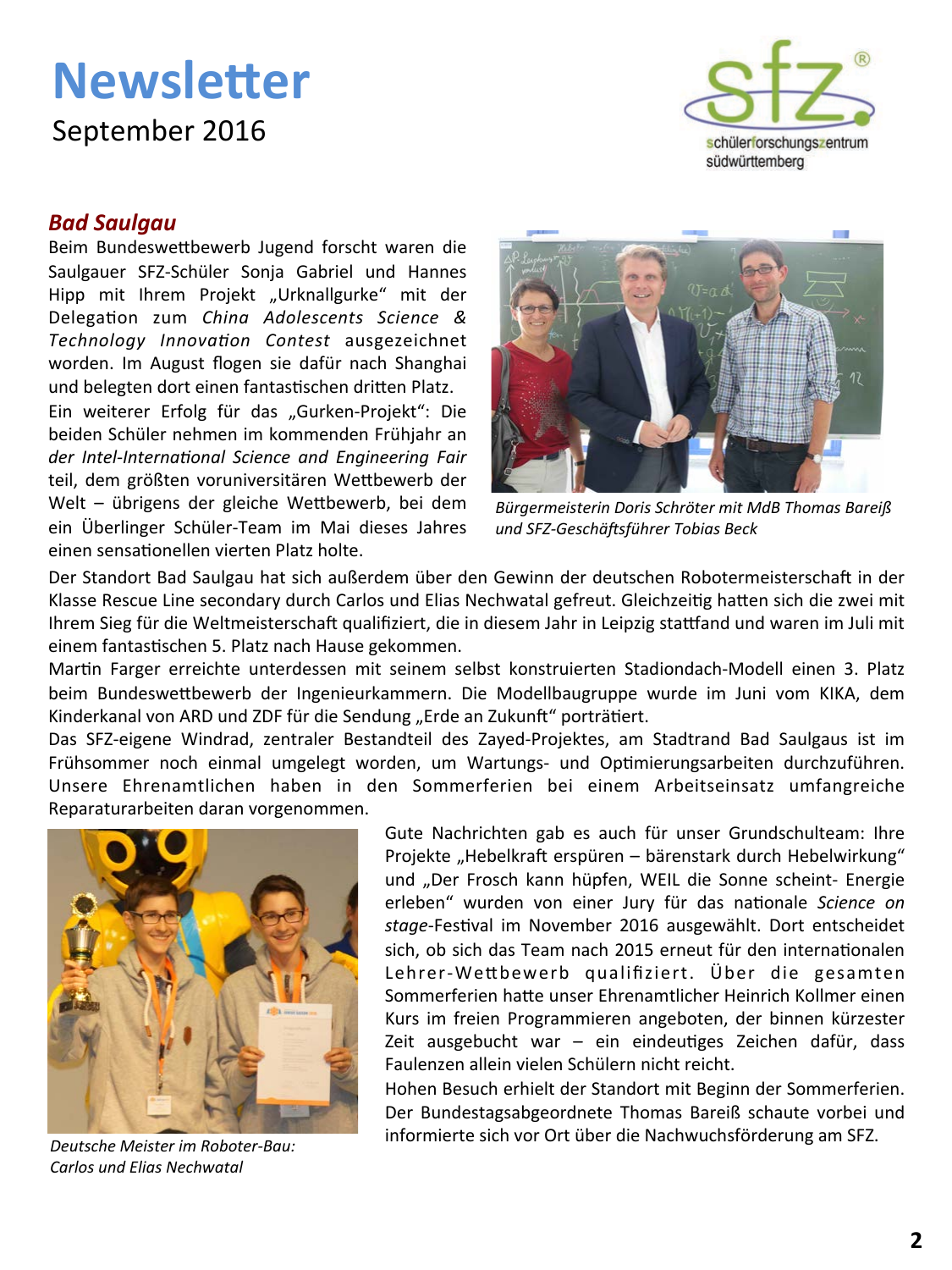September 2016



### $I$ *IIm*

Nach mehreren Jahren ohne Finalbeteiligung hat das deutsche Nationalteam bei der Physik-Weltmeisterschaft im russischen Jekaterinburg sich in diesem Jahr nur den Favoriten aus Singapur geschlagen geben müssen und einen sensationellen 2. Platz geholt. Die Ulmer SFZ-Schülerinnen Ann-Kathrin Raab und Carina Kanitz sind damit nicht nur amtierende Deutsche Physik-Meisterinnen sondern als Mitglieder der Nationalmannschaft jetzt auch Vize-Physik-Weltmeisterinnen. Kurz zuvor waren sie beim diesjährigen Bundeswettbewerb Jugend forscht getrennt angetreten und wurden ebenfalls jeweils ausgezeichnet: Carina Kanitz mit dem 4. Platz in der Gesamtwertung, Ann-Kathrin Raab mit dem "Sonderpreis für eine Arbeit auf dem Gebiet der Naturwissenschaften und Technik".



Vize-Physik-Weltmeister im Team Fotorechte: Felix Wechsler

Ganz nebenbei haben beide ihr Abitur abgelegt. Das gesamte Nationalteam hatte sich übrigens bei mehreren Trainingseinheiten am SFZ Ulm auf die WM vorbereitet, betreut durch die ehemaligen SFZ-Schüler, WM-Teilnehmer und jetzigen Physik-Studenten Florian Ostermaier, Michael Steck und Felix Wechsler.

Alexander Bayer und Niklas Gutsmiedl haben für Ihre Erfindung, den "Blindbot", eine elektronische Führhilfe für Menschen mit Sehbehinderung, den Sonderpreis der Christoffel-Blindenmission erhalten und das Gerät gleichzeitig zum Patent angemeldet.

Die Robotics-Gruppe hat sich neu formiert und so Möglichkeiten für Neueinsteiger geschaffen. Mitten im Schuljahr wurde am Standort der Kurs "Experimentieren mit Smartphones" gestartet. Ein Workshop dazu findet auch im SFZ-eigenen Zelt bei den Highlights der Physik Ende September statt. Ab kommenden Schuljahr wird das SFZ Ulm aufgrund der großen Nachfrage und Dank eines neu eingestiegenen Ehrenamtlichen einen zusätzlichen Arduino-Kurs anbieten. Mehrere, an einer ehrenamtlichen SFZ-Arbeit interessierte Pensionäre haben sich nach einem internen Aufruf der Ulmer Firma Wieland bei uns gemeldet und ermöglichen nun viele neue SFZ-Projekte.

In Zusammenarbeit mit der Sternwarte Laupheim startet eine Projekt zur astronomischen Beobachtung von Lichtkurven veränderlicher Sterne und auch in Biologie startet das SFZ Ulm ab dem kommenden Schuliahr durch.

Das SFZ Ulm gehört seit Juli ganz offiziell zu den "100 Orten für Industrie 4.0" und gleichzeitig zu den "100 Orten für Ressourceneffizienz" in Baden Württemberg und ist damit doppelter Preisträger von gleich zwei Initiativen der Landesregierung. Die offizielle Preisverleihung findet am 7. November im neuen Schloss in Stuttgart durch Wirtschaftsministerin Nicole Hoffmeister-Kraut statt.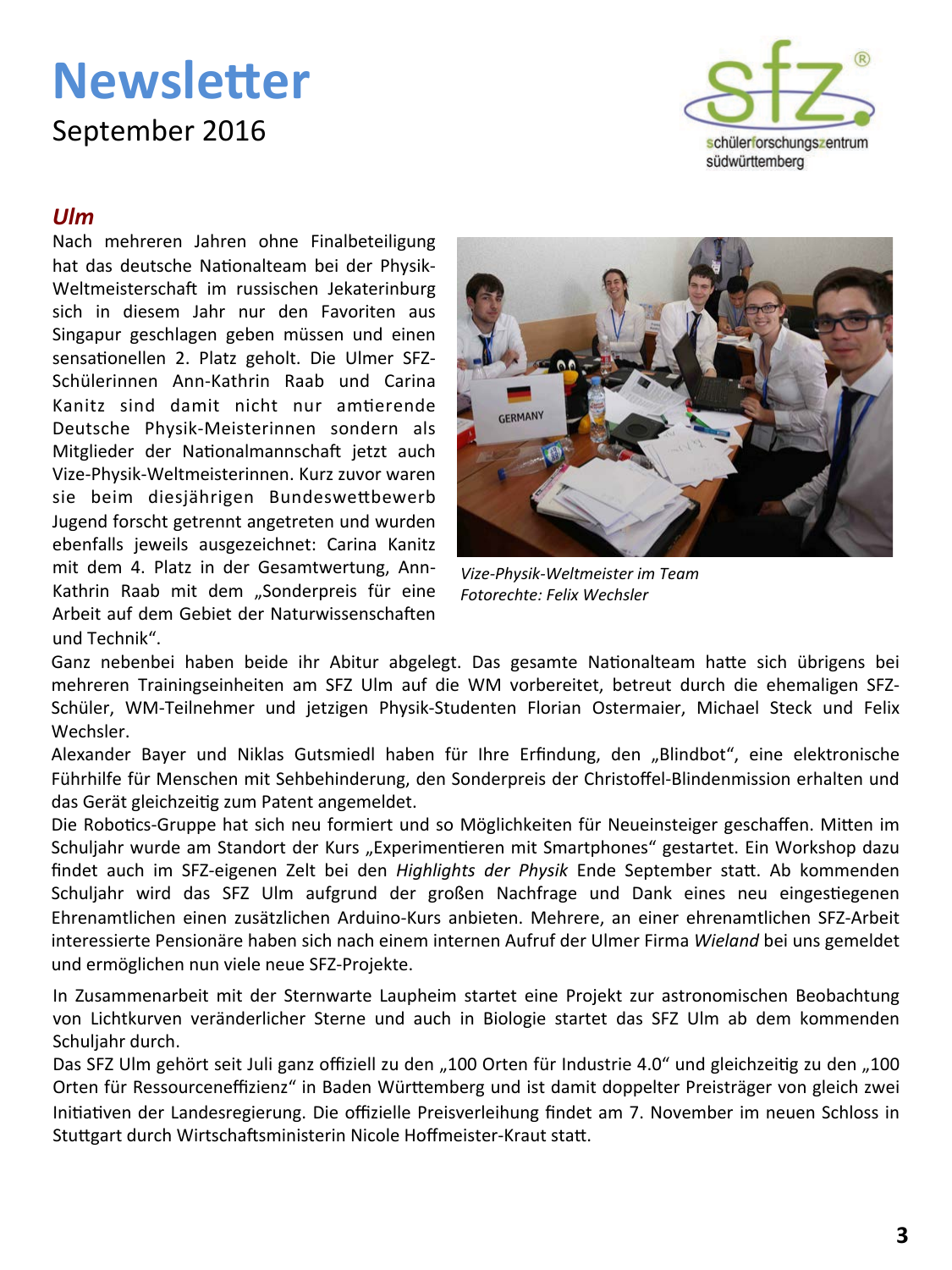September 2016

### **Eningen**

### (Reutlingen/Tübingen/Zollern-Alb)

Die feierliche Eröffnung des Standortes Eningen Ende April war ein großartiges Ereignis, bei dem der Standort Eningen einmal mehr durch die anderen sieben SFZ-Standorte unterstützt wurde. Mehr als 30 Projekte quer durch alle Fachbereiche wurden im Rahmen der Veranstaltung ausgestellt. Die Eninger hatten aber auch schon Eigenes zu bieten. Die seit Beginn des letzten Schuljahres am SFZ arbeitenden Schülerinnen und Schüler stellten sich selbst und den Fortschritt ihrer eigenen Projekte vor. Die Bürgermeister der Region ließen es sich nicht nehmen, persönlich vorbeizuschauen. Der Tübinger Regierungspräsident Dr. Jörg Schmidt sowie Landrat Thomas Reumann wünschten dem SFZ in Ihren Grußworten viel Erfolg und freuten sich mit den Schülern und Betreuern über die neue Nachwuchsschmiede in Ihrer Region. Zum Ende des vergangenen Schuljahres hat Christoph Schmid, der Initiator der SFZ-Idee im Raum Tübingen/Reutlingen und Gründervater des SFZ Eningen die Standortleitung offiziell an Dr. Joachim Groß übergeben. Der Physik- und Mathematiklehrer war, genau wie Christoph Schmid, von Anfang an am Aufbau des Standortes beteiligt und freut sich nun, als Standortleiter den Ausbau des SFZ Eningen voranzutreiben.

Nach dem Gewinn der iENA-Goldmedaille im Herbst letzten Jahres und dem erfolgreichen Jugend forscht-Debut im Frühjahr, kann der Standort Eningen nun auch erste Erfolge bei der internationalen Physik-Olympiade vermelden, bei der ein Schüler bereits die ersten beiden Bundesrunden des Jahres erfolgreich bestritten hat. Eine Schülergruppe aus drei Eninger SFZlern hat im Sommer zum ersten Mal Ihre Erfindung auf der Maker Fair, einer zweitägigen Messe in Friedrichshafen ausgestellt. Damit nimmt der Standort Eningen weiter Fahrt auf und startet mit vielen neuen Ideen ins neue Schuljahr. Besonders freuen wir uns über die Anerkennung des Jugendgemeinderates Pfullingen: Am 26. September wird Standortleiter Joachim Groß 500 Euro für das SFZ Eningen von der Pfullinger Jugendvertretung erhalten. Vielen Dank!



Das Eninger Team mit Tobias Beck bei der Eröffnungsfeier

#### Impressum

Dienstanbieter dieses newsletter ist das Schülerforschungszentrum Südwürttemberg (SFZ) Klösterle 1, 88348 Bad Saulgau Inhaltlich Verantwortlicher gemäß § 6 MDStV ist Tobias Beck Telefon: +49 (7581) 537726, FAX: +49 (7581) 537727, E-Mail: info@sfz-bw.de HR.Nr. VR 452, St.Nr.: 81063/04335

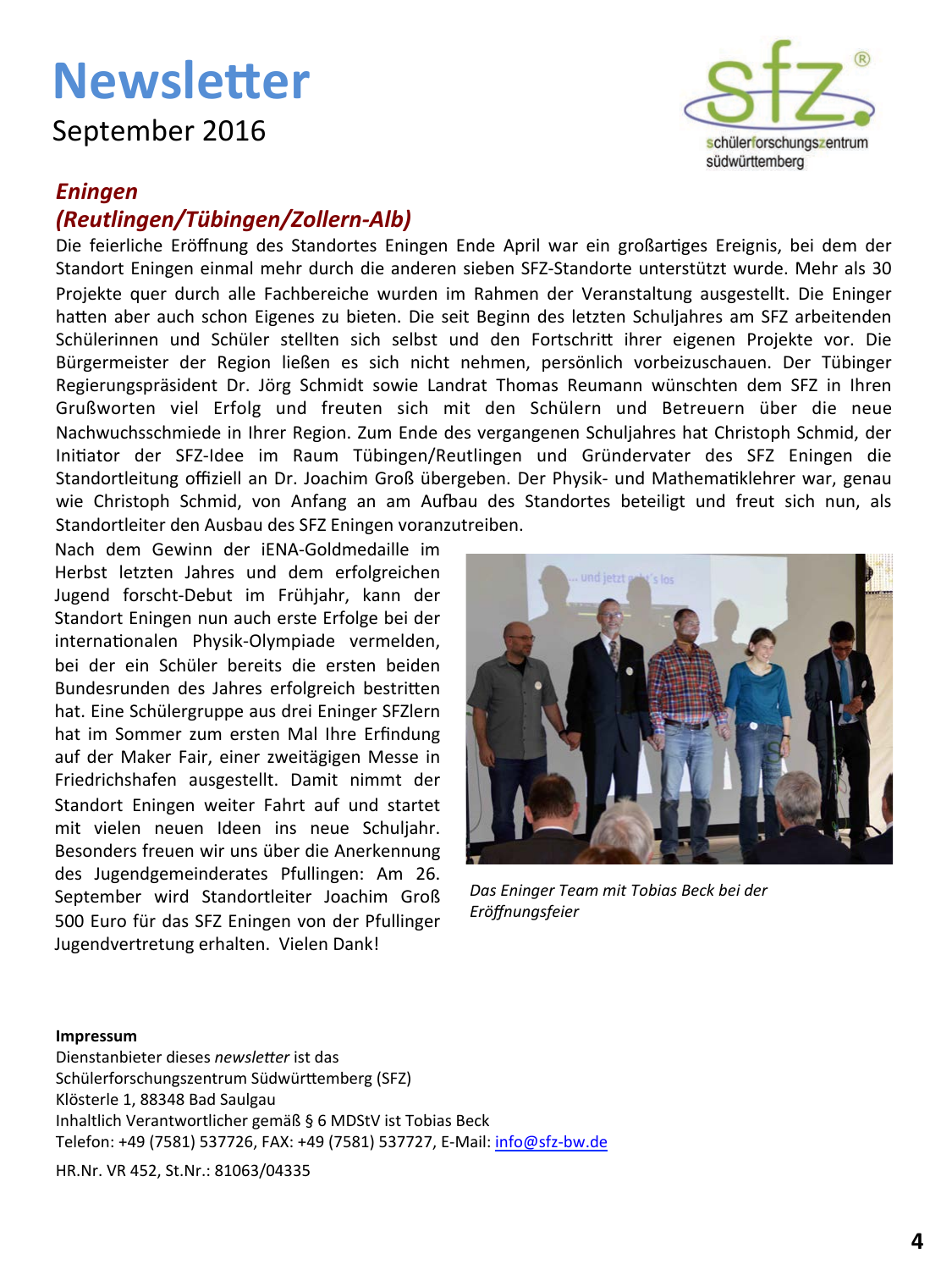### September 2016

### **Tuttlingen:**

Die Baden Württemberger Landessieger Lukas Ruf, Christoph Moser und Fabian Glaser haben beim Bundeswettbewerb Jugend forscht einen sehr guten 5. Platz in der Gesamtwertung im Fachbereich Arbeitswelt erreicht. Außerdem erhielten sie den Sonderpreis für eine "Besondere Leistung auf dem Gebiet der Technik".

Das SFZ Tuttlingen wurde, genau wie das SFZ Ulm, im Sommer von der Jury der Allianz Industrie 4.0 Baden Württemberg als einer der "100 Orte für Industrie 4.0 in Baden Württemberg" ausgezeichnet. Der Standort hatte sich mit dem Landessieg-Projekt "RFID-Tracking von Operationsbesteck" beworben - ein weiterer Erfolg in der unglaublichen Geschichte des Tuttlinger Technik-Teams.





Erfolgreich beim JuFo-Bundeswettbewerb: Christoph Moser, Lukas Ruf und Fabian Glaser

Der SFZ-Bildungspartner Aesculap hat sich von der Mathematik-Begeisterung am Tuttlinger SFZ anstecken lassen und zum ersten Mal in der Geschichte des Landeswettbewerbs der Mathematik in Baden Württemberg, eine besondere Feierstunde in seinem firmeneigenen Tagungszentrum mit Firmen- und Museumsführung ausgerichtet, zu der alle Baden Württembergischen Preisträger, darunter auch fünf Tuttlinger SFZIer sowie eine Schülerin vom SFZ-Friedrichshafen eingeladen waren.

Zwei SFZ-Schüler wurden für ein mehrseitiges Exposee zu einem frei wählbaren Thema aus dem Bereich von Medizin, Naturwissenschaft und Technik mit dem zum neunten Mal verliehenen Aesculap-Stipendium in Form eines einwöchigen Praktikums bei verschiedenen europäischen Gesellschaften des Braun-Konzerns ausgezeichnet.



Erfolgreich beim KORONA-Solarboot-Wettbewerb: Saadia Khurram, Max Zinsmayer und Tim Petzold

SFZ-Schüler Raphael Steiner hatte es nach mehreren Qualifikationsrunden, zusammen mit zwei Friedrichshafener Schülern in das deutsche Nationalteam geschafft, das im Juli an der Mathematik-WM in St. Petersburg teilgenommen hatte. Das Team verpasste nur knapp den Sprung auf das Treppchen, erreichte den vierten Platz und wurde mit einer Silber-Medaille ausgezeichnet.

Beim diesjährigen KORONA-Solarboot-Wettbewerb der Uni Konstanz hat ein Tuttlinger SFZ-Team den 1. Platz in der Kategorie Geschwindigkeit erreicht, das zweite Team belegte Platz 12.

Erfolg auch beim Bundes-Umwelt-Wettbewerb: Ein Tuttlinger Team hat es nach seiner Projektpräsentation im Sommer in Kiel als Preisträger zur Hauptpreisverleihung geschafft, die Ende des Sommers in Dessau stattfindet.

Standortleiter Manuel Vogel ist ebenfalls ausgezeichnet worden. Als einer von vier Lehrern aus ganz Deutschland flog er im Mai mit einer zur Sternwarte umgebauten Boeing 747 vom kalifornischen NASA-Stützpunkt Palmdale aus bis an den Rand der Stratosphäre wo er einen einmaligen Blick ins Weltall erleben durfte.

Einen brandneuen Roboterwettbewerb haben die Chiron-Werke Tuttlingen ins Leben gerufen, an dem drei SFZ-Teams teilgenommen und auf Anhieb die Plätze 2, 4 und 6 belegt haben.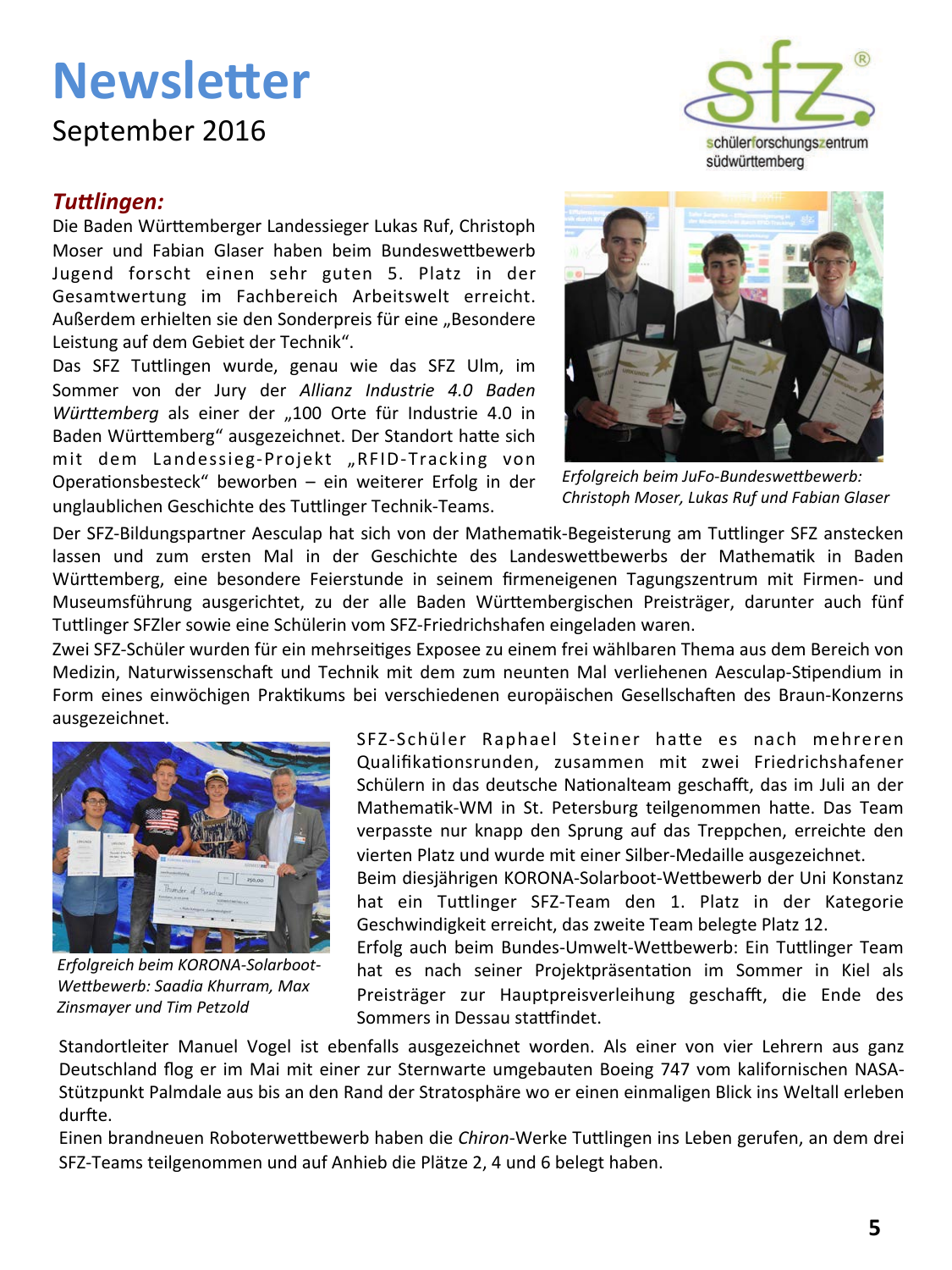September 2016





Andrang am SFZ-Stand bei den "Wangener Welten"

#### Wangen

Die Vorstellung des SFZ Wangen bei den "Wangener Welten" im Mai war ein großer Erfolg - mehr und mehr Schülerinnen und Schüler, aber auch Firmen der Region werden auf das Schülerforschungszentrum aufmerksam und arbeiten an kreativen Ideen, das SFZ weiter zu etablieren. Das Raumproblem der Wangener hat sich auf diese Weise gelöst: Die Wangener Firma Zoller und Fröhlich stellt dem SFZ ab dem neuen Schuliahr Räume zur Verfügung. Damit wird die Projektarbeit der Schülerinnen und Schüler im Allgäu stark erleichtert. Vielen Dank!

Am 11. September präsentiert sich der Standort auf dem Wangener Straßenfest in der "neuen Mitte" der ERBA und positioniert sich einmal mehr als Freizeit und Fördereinrichtung für naturwissenschaftlich interessierte Jugendliche.

#### **Friedrichshafen**

Das SFZ Friedrichshafen hat auch in den vergangenen Monaten seinem Ruf als Mathematikund Roboter-Hochburg alle Ehre gemacht: David Seyboldt und Timo Schönegg haben als Mitglieder des Nationalteams bei der Mathe-Weltmeisterschaft in St. Petersburg im Juli den Sprung auf's Treppchen nur knapp verpasst und einen sehr guten 4. Platz geholt. Bei der Ehrung der erfolgreichen Nachwuchs-Mathematiker vom Landeswettbewerb der Mathematik bei Aesculap in Tuttlingen erhielt auch eine Friedrichshafener Schülerin einen Preis für Ihre tollen Leistungen.

Von den fünf Friedrichshafener Teams, die in diesem Jahr Ihr Debüt bei der World Robot Olympiad (WRO) gegeben hatten, hatte sich eins bereits im ersten Anlauf für das Deutschlandfinale qualifiziert und dort als jüngstes Team seiner Klasse nur ganz knapp den Einzug ins Weltfinale verpasst.



Viertplatzierte der Mathe WM: Raphael Steiner (SFZ Tuttlingen) (3.v.r.), David Seyboldt (2.v.r.) und Timo Schönegg (r.)(SFZ Friedrichshafen) zusammen mit dem deutschen Nationalteam

Ausgezeichnet mit dem "Panter Award" für ein Team mit großem Potential kamen sie hochmotiviert zurück. Drei Teams haben sich im Sommer außerdem an der Maker Challange der Maker Faire, einer zweitägigen Messe in Friedrichshafen beteiligt.

Der Umzug des SFZ Friedrichshafen ins neue Verwaltungsgebäude der ZF Friedrichshafen rückt in greifbare Nähe. Die Eröffnungsfeier wird derzeitig geplant und wird um den Jahreswechsel herum stattfinden.